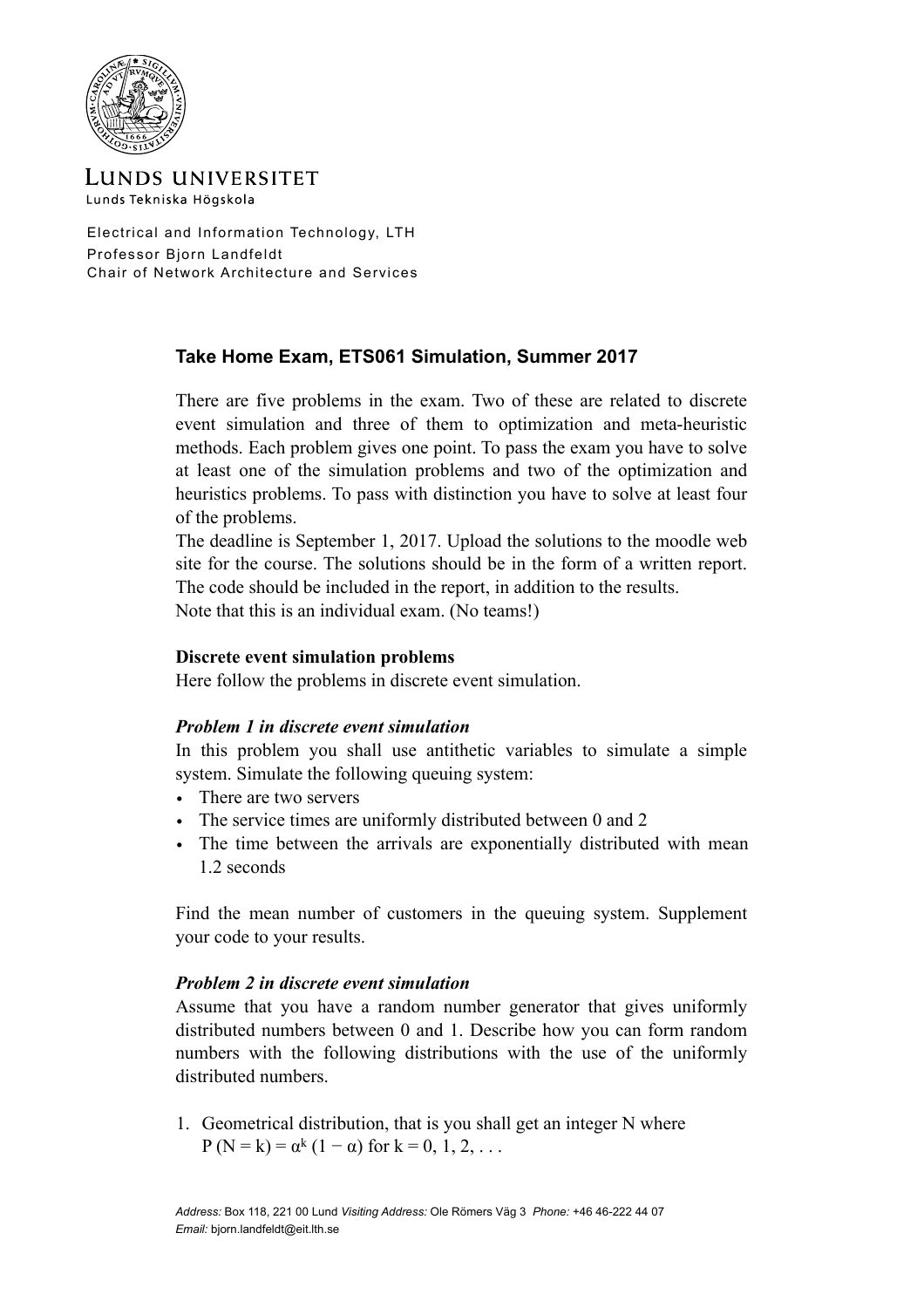We assume that  $0 < \alpha < 1$ . *<sup>P</sup>*(*<sup>N</sup>* <sup>=</sup> *<sup>k</sup>*) = ↵*k*(1 ↵) for *<sup>k</sup>* = 0*,* <sup>1</sup>*,* <sup>2</sup>*,...*

2. A real number with the following density function: 2. A real number with the following density function:

$$
f(t) = \begin{cases} 0.5t & \text{if } 0 \le t \le 1 \\ 0.5 & \text{if } 1 \le t \le 2 \\ 1.5 - 0.5t & \text{if } 2 \le t \le 3 \\ 0 & \text{otherwise} \end{cases}
$$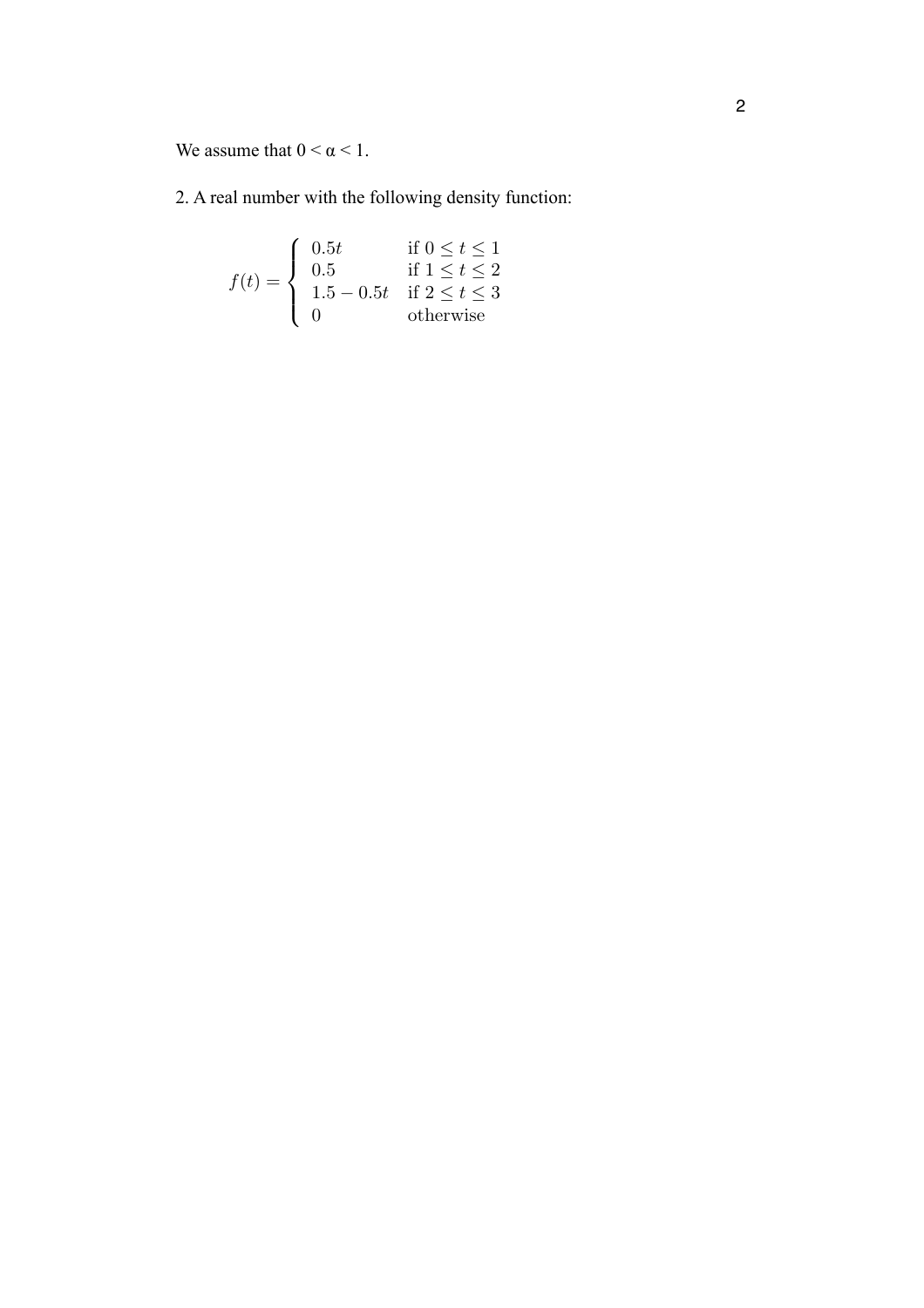#### **Optimization and heuristics problems**  Optimization and heuristics problems

Here follow the problems in optimization and heuristic methods. Here follow the problems in optimization and heuristic methods.

## *Problem 1 in Optimization*  Problem 1 in Optimization

#### **Implement a Branch and Bound (B&B) algorithm for the knapsack problem. Implement a Branch and Bound (B&B) and Bound (B&B) and Bound (B&B) and Bound (B&B) and Bound (B&B) and Bound (B&B) and Bound (B&B) and Bound (B&B) and Bound (B&B) and Bound (B&B) and Bound (B&B) and Bound (B&B)**

A general-form binary knapsack problem is described as follows:  $\sigma$ -form binary knapsack problem is described as follows:

|  | $max \t r_1x_1 + r_2x_2 +  r_nx_n$ | (1a) |  |
|--|------------------------------------|------|--|
|--|------------------------------------|------|--|

- s.t.  $w_1x_1 + w_2x_2 + ... w_nx_n \leq W$  (1b)
	- $x_1, x_2, \ldots, x_n \in \{0, 1\}.$  (1c)

where W is the knapsack capacity,  $r_i$  is the value of object *i*,  $w_i$  is the weight of object *i*, and  $\overline{x_i}$  is the decision variable indicating whether or not to  $\frac{1}{2}$  include object i in the knapsack. merade object I in the Knapsaek.

In the implementation you will need to use a procedure for solving the linear relaxation of  $(1)$ . However, instead of a Matlab (or other software) solver for linear programs, you must implement the following simple procedure to solve the relaxed subproblems encountered in the B&B procedure. First, you should arrange the knapsack objects according to decreasing value-to-weight ratio, then include the consecutive objects, starting from the first, into the knapsack until the knapsack capacity becomes saturated. Note that the last object will be in general included only partially, and in this case, new branches are added to the B&B tree. In the implementation you will need to use a procedure.

Input data:  $n, w_1, w_2, \ldots, w_n, r_1, r_2, \ldots, r_n, W$ , and initial lower bound integer  $\text{solution (Z<sup>best</sup>)}.$ 

Output data: optimal solution, graphical demonstration of the derived B&B tree, and the B&B nodes that are actually visited.  $\alpha$  detailed example of B $\alpha$  algorithm for maximization problems is found from  $\alpha$ Output data: optimal solution, graphical demonstration of

The details and test examples to be discussed individually.

A detailed example of a B&B algorithm for maximization problems is found from slide no. 21 of Lecture-O2. Pay special attention to the fact that the problem at hand is binary, thus you need to create branches by adding  $x = 0$ and  $x = 1$  when x is fractional (not  $x \le 0$  and  $x \ge 1$  as in regular integer programs).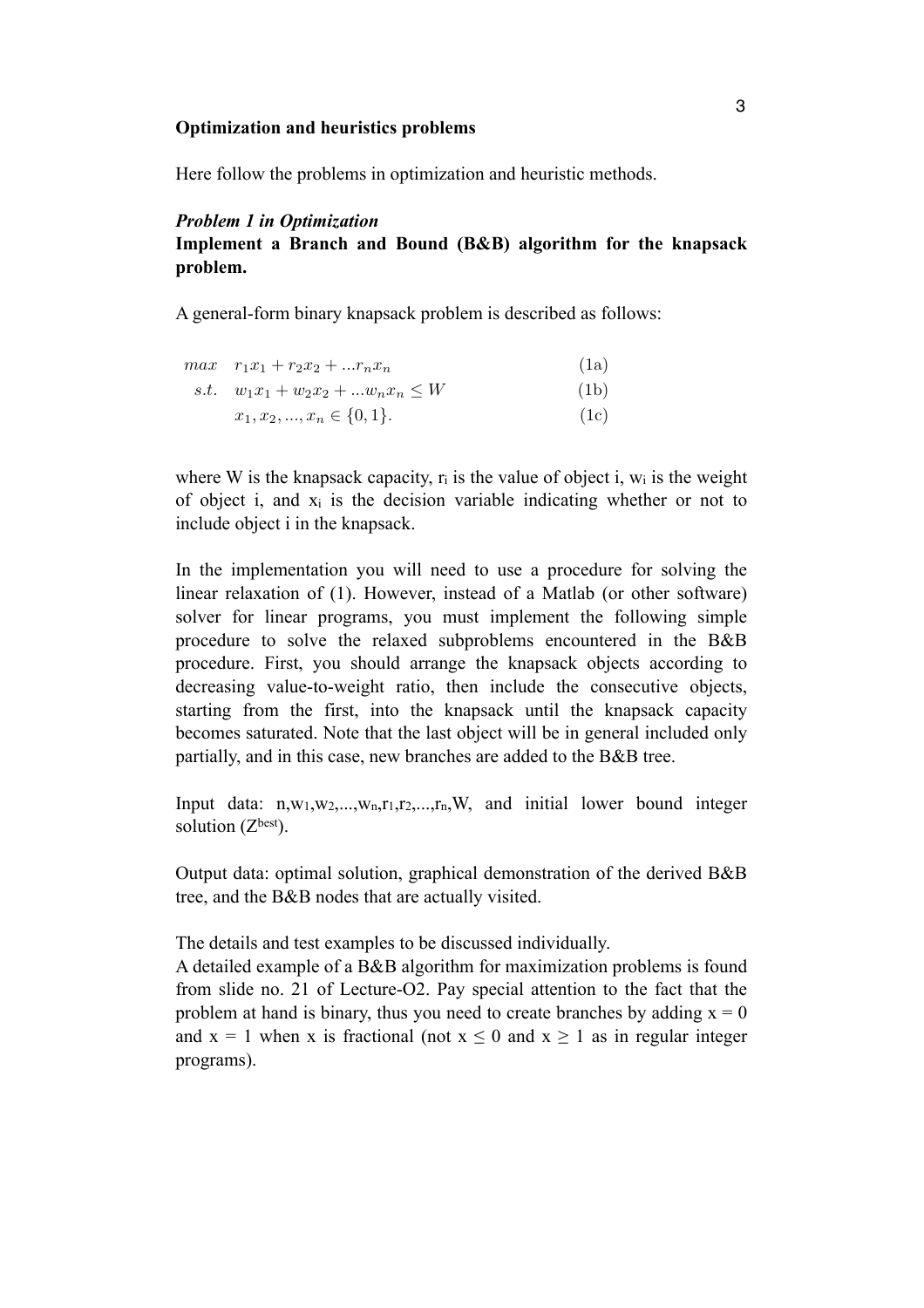# **Implement a Simulated Annealing program for a production**  management problem described as follows:

A manufacturing company decides on when to produce a good, how much to produce to satisfy a demand forecast while minimizing its total costs. Below, you find detail information as well as a formulation of the optimization problem.  $p_{\text{U}}$  as a demand for  $q_{\text{U}}$  and  $q_{\text{U}}$  and  $q_{\text{U}}$  and  $q_{\text{U}}$  is the local costs. Below,  $p_{\text{U}}$ 

Constraints: Constraints:

• Maximum number of goods, G, that can be produced in any period *•* Maximum number of goods, *G*, that can be produced in any period  $\begin{bmatrix} 1 & 0 & 1 & 0 & 1 & 1 & 1 & 1 \end{bmatrix}$  $maximum$  number of goods,  $U$ , that  $G$ 

• Must satisfy a fixed demand vector  $D$  over a time length of  $L$  periods  $\cdot$ Initially, at time  $t = 0$ , there is no good in stock  $\mathsf{S}^{\mathsf{f}}$  $\mathcal{L}$  information as well as well as  $\mathcal{L}$ 

Costs:

- CF : fixed cost of production in periods  $t \in \{1, 2, ..., L\}$
- CP : production cost proportional to the amount of goods produced in<br>norioda  $t \in (1, 2, \ldots, L)$ periods  $t \in \{1, 2, ..., L\}$  $P(X)$  and  $P(X)$  is  $P(Y)$  in  $P(Y)$
- CS: cost of storage proportional to the amount of goods stored at the end of periods  $t \in \{1, 2, ..., L\}$ *t* cost of storage proportional to the amount of goods stored at the  $\mathbf{r} = (1, 2, ..., 2)$

#### **Problem formulation** of periods *t* 2 *{*1*,* 2*, ..., L}* Problem formulation:  $\bf{r}$   $\bf{r}$   $\bf{r}$   $\bf{r}$   $\bf{r}$   $\bf{r}$   $\bf{r}$   $\bf{r}$   $\bf{r}$   $\bf{r}$   $\bf{r}$   $\bf{r}$   $\bf{r}$   $\bf{r}$   $\bf{r}$   $\bf{r}$   $\bf{r}$   $\bf{r}$   $\bf{r}$   $\bf{r}$   $\bf{r}$   $\bf{r}$   $\bf{r}$   $\bf{r}$   $\bf{r}$   $\bf{r}$   $\bf{r}$   $\bf{r$

minimize 
$$
\sum_{t=1}^{L} C_P(t)X(t) + C_F(t)Y(t) + C_S(t)Z(t)
$$
(2a)  
subject to: 
$$
Z(t-1) + X(t) = D(t) + Z(t)
$$
  $\forall t \in \{1, ..., L\}$ (2b)  

$$
X(t) \le G Y(t)
$$
  $\forall t \in \{1, ..., L\}$ (2c)  

$$
Z(t) = 0
$$
 for  $t = 0$ (2d)

 $Y(t)$  is binary,  $X(t)$  and  $Z(t)$  are positive integers (2e) minimize X

where, X is the vector representing the amount of goods produced in each period, Y is the decision vector representing whether or not we should produce at any time period, Z is the storage vector representing the amount of goods stored at the end of each time period. D is the demand forecast  $vector.$ *G* = 10, and  $\frac{1}{2}$ *X* vector representing the amount of goods produced in each  $\frac{d}{dx}$ *a* decision vector representing whether or not we sho  $\frac{1}{\sqrt{2}}$  is the vector representing the amount of  $\frac{1}{\sqrt{2}}$ riod, *Y* is the decision vector representing whether or not we should produce

Input data: your implemented procedure must work for any given set of parameters as far as the demand vector is feasible and as far as  $L \le 12$ . A sample input data for validation purpose is as follows: *C<sup>S</sup>* 111111 Input data: your implemented procedure must work for any given set of pa- $G = 10$ ,  $L = 6$ , and  $G = 10, L = 6$ , and rameters as forward vector is as follows.<br>and as  $\frac{10 - I}{\sigma}$  sample and as  $\frac{12}{\sigma}$  sample.

|               |     | $t = 1$ $t = 2$ $t = 3$ $t = 4$ $t = 5$ $t = 6$           |           |      |
|---------------|-----|-----------------------------------------------------------|-----------|------|
|               |     | $C_P$ 3 4 3 4 4 5                                         |           |      |
|               |     | $C_F$ 12 15 30 23 19                                      |           | - 45 |
|               |     | $C_S \begin{bmatrix} 1 & 1 & 1 & 1 & 1 & 1 \end{bmatrix}$ |           |      |
| $\mathcal{L}$ | - 6 |                                                           | 7 4 6 3 8 |      |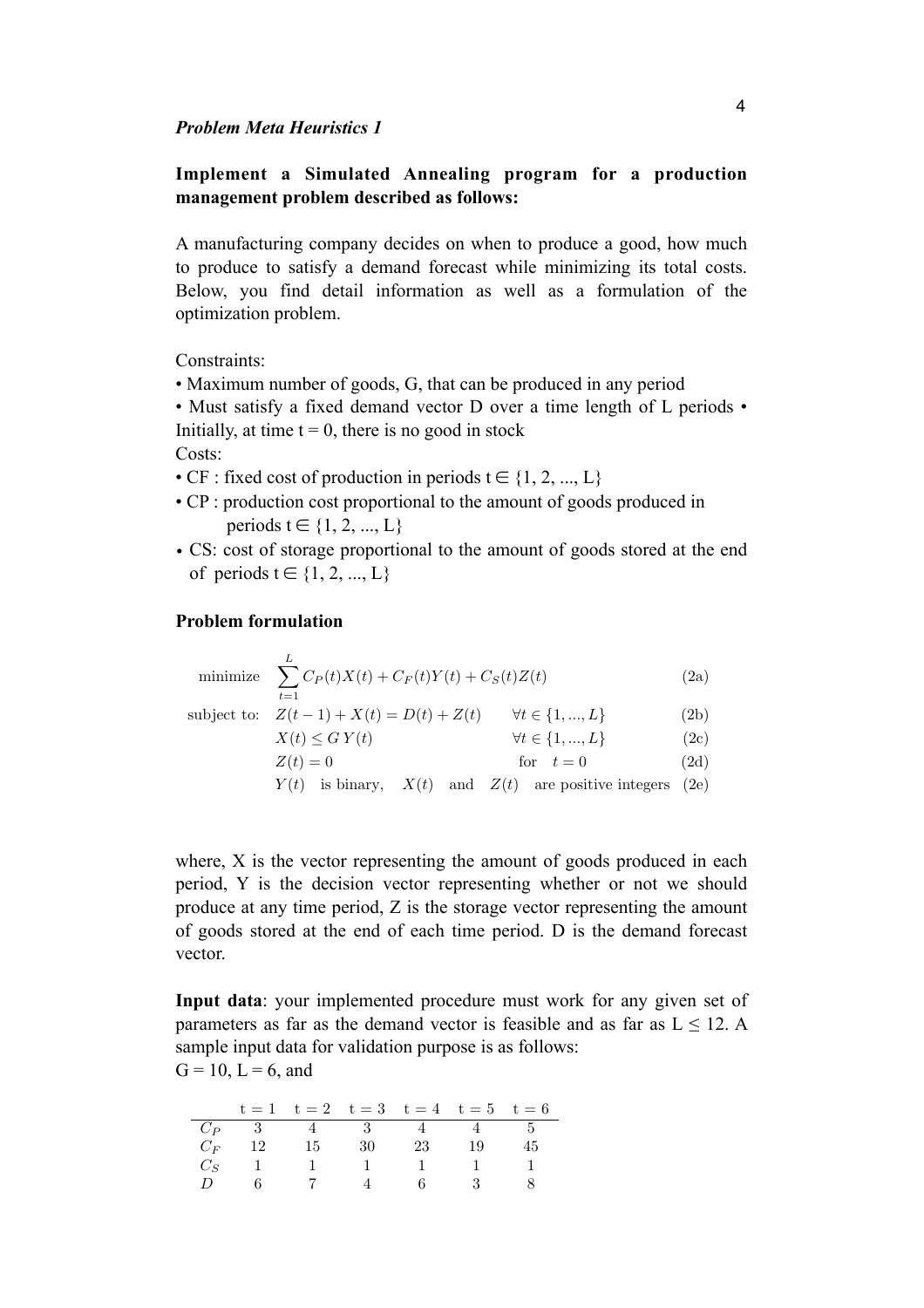Note that initially (i.e. at time  $t = 0$ ) the stock is empty (i.e.  $Z(t = 0) = 0$ ). **Output data:** optimal solution in terms of number of goods produced in each period and the resulting total cost. Also indicate the total number of iterations performed by your simulated annealing program.

A general procedure for Simulated Annealing is specified in slide no. 30 of Lecture-H2. You will need to adapt it to the above problem, by designing suitable operators for neighbor generation, evaluation function, neighbor acceptance criteria, temperature schedule, number of iterations per temperature, and the termination criteria.